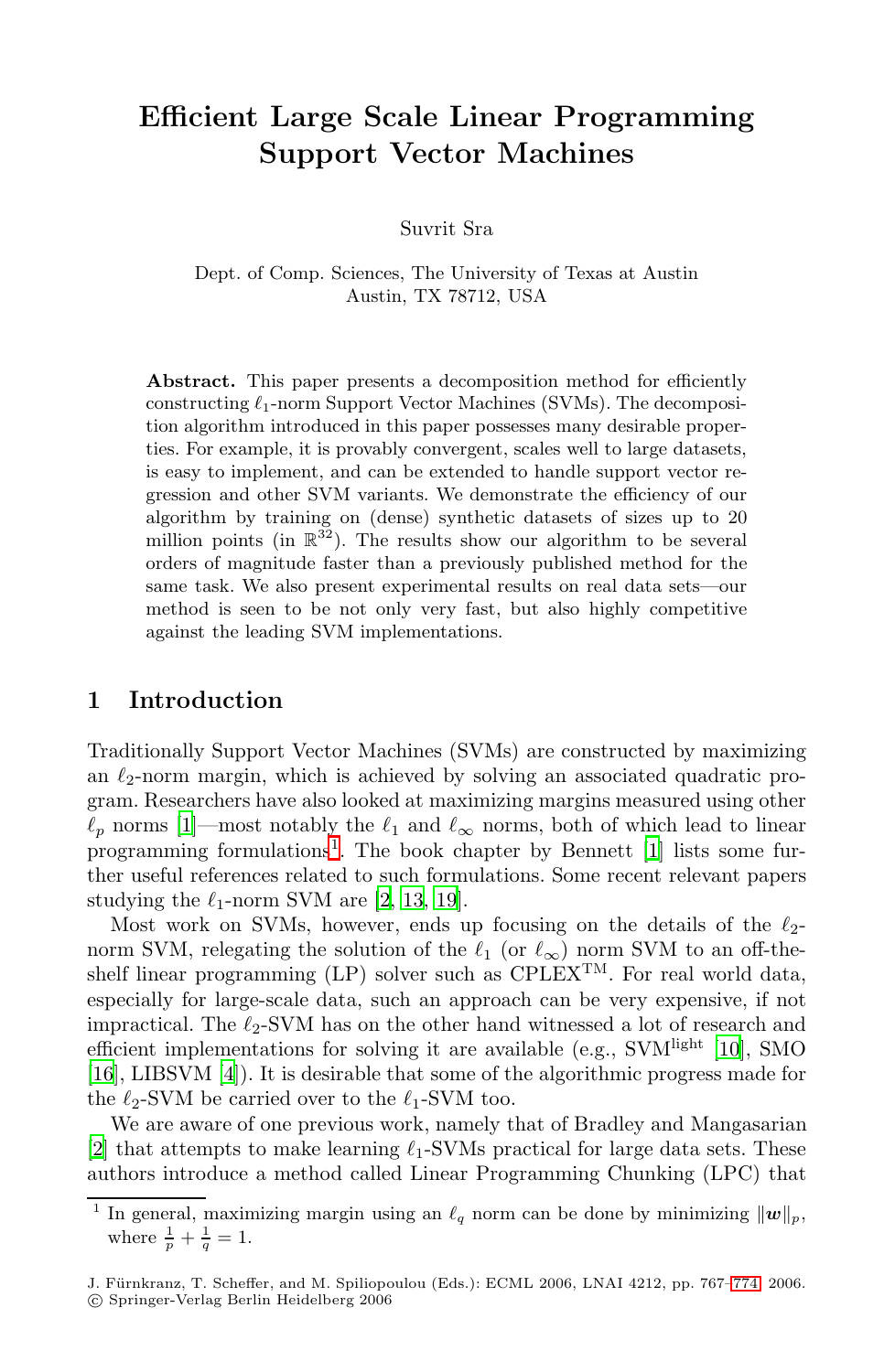#### 768 S. Sra

decomposes a linear program into smaller chunks and solves them using any LP solver. However, despite its efficiencies, LPC can be prohibitively slow for large problems. Thus, an efficient me[tho](#page-1-0)d for solving LP b[ase](#page-7-5)d SVM formulations is needed, and this paper presents such a method. Our approach yields a scalable and efficient decomposition method for solving the  $\ell_1$ -SVM, which is several orders of magnitude faster than the LPC approach and makes learning large scale  $\ell_1$ -SVMs practical. Furthermore, our method is simple to implement, provably convergent, easily extensible to solve other SVM variants, and yields accuracies competitive wit[h w](#page-7-6)ell established SVM software.

Much of the speed of our algorithm lies in the fact that we solve the primal as opposed to the dual formulation of the  $\ell_1$ -SVM.<sup>2</sup> Recently Chapelle [5] has provided motivation for reconsidering the solution of the primal formulation of the SVM. Since many years, owing to its simplicity and extensibility to nonlinear cases, researchers have focused on solving the dual problem for SVMs. For example, when number of training points greatly exceeds the dimensionality of a single point, it is advantageous to solve the primal rather than the dual (despite the novel efficiencies introduced in [14]).

# <span id="page-1-1"></span>2 The  $\ell_1$ -Norm SVM

As per the standard two-class classification problem, we assume the input to be the set  $\{(x_i, y_i): 1 \leq i \leq N\}$ , where  $x_i \in \mathbb{R}^M$  are the training points, and  $y_i \in {\{\pm 1\}}$  are their associated class labels. The aim is to learn a function or classifier  $f(x)$  such that given a new data point x, we can accurately predict its class label. A linear classifier is commonly constructed b[y co](#page-1-1)mputing a function  $f(\mathbf{x}) = \text{sgn}(\mathbf{w}^T \mathbf{x} + b)$ . The corresponding  $\ell_1$ -SVM problem may be written as

$$
\min_{\mathbf{w},b} \ \|\mathbf{w}\|_1 + C \sum_i \xi_i,
$$
\n
$$
\text{subject to} \qquad y_i(\langle \mathbf{x}_i, \mathbf{w} \rangle + b) \ge 1 - \xi_i, \qquad \xi_i \ge 0, \quad 1 \le i \le N. \tag{2.1}
$$

<span id="page-1-2"></span>The parameter C is a cost (penalty) parameter and is provided as input (normally after having been determined using cross-validation). Observe that in (2.1) we seek to minimize  $\|\boldsymbol{w}\|_1$  instead of  $\|\boldsymbol{w}\|_2^2$ , as is done in the traditional  $\ell_2$ -SVM.<br>Minimizing  $\|\boldsymbol{w}\|_2$  leads to sparser solutions, which in turn imply better dimen-Minimizing  $\|\boldsymbol{w}\|_1$  leads to sparser solutions, which in turn imply better dimension reduction, greater robustness, and faster classifiers [1, 2, 19].

<span id="page-1-0"></span>We introduce an auxiliary variable  $f = |w|$  (elementwise) to write (2.1) as the linear program (LP)

$$
\min_{\mathbf{w},b,\mathbf{f},\boldsymbol{\xi}} \mathbf{1}^T(\mathbf{f} + C\boldsymbol{\xi})
$$
\n
$$
y_i(\langle \mathbf{x}_i, \mathbf{w} \rangle + b) \ge 1 - \xi_i, \quad 1 \le i \le N,
$$
\n
$$
-\mathbf{w} - \mathbf{f} \le \mathbf{0}, \quad \mathbf{w} - \mathbf{f} \le \mathbf{0}, \quad \boldsymbol{\xi} \ge \mathbf{0}.
$$
\n(2.2)

<sup>2</sup> Our approach has a more *primal-dual* flavor, but since we never form the dual, we continue referring to it as a *primal* approach.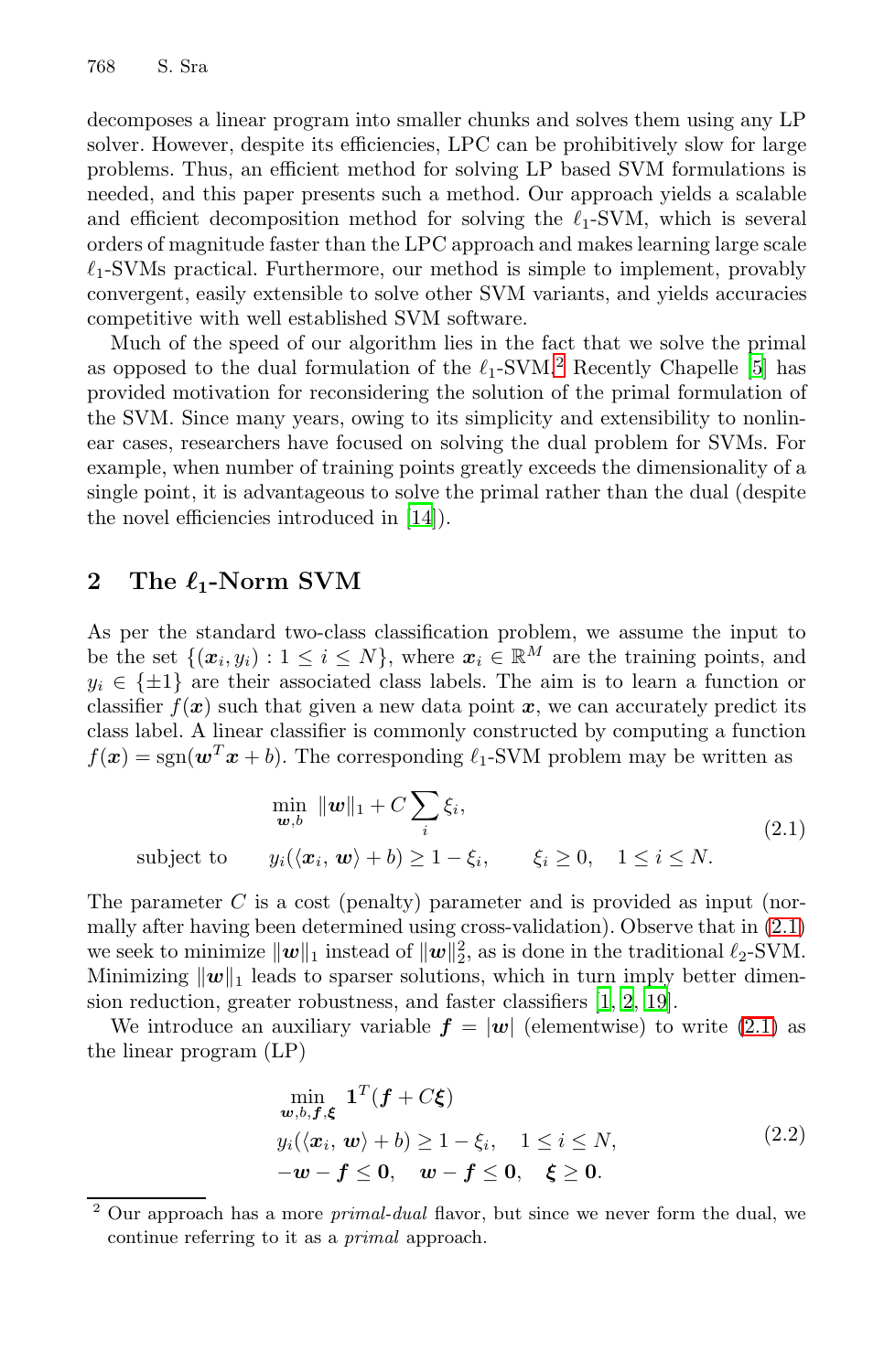For large-scale data solving the LP (2.2) using off-the-shelf software can be very expensive. Bradley and Mangasarian [2] described a method called Linear Programming Chunking for efficiently solving (2.2). However, despite their "chunking" approach, their method can still be extremely slow for large data sets. In Section 3 below, we describe a fast decomposition procedure for solving (2.2). We remark that our t[echn](#page-1-2)iques can be easily adapted to solve the  $\ell_{\infty}$ -norm SVM. Furthermore, nonlinear SVMS via the LP-machines [8] can also be handled with equal ease. We omit the details due to space limitations (these will be published else[wh](#page-7-9)ere).

### **3 Algorithm**

<span id="page-2-0"></span>[It](#page-1-2) may not seem obvious how to solve (2.2) using a simple decomposition method. Problem (2.2) lacks strict convexity, a necessary ingredient for the application of many decomposition techniques. Fortunately, we can exploit a very useful result of Mangasarian [12, Theorem 2.1-a-i] (adapted as Theorem 1 below) that permits us [to t](#page-1-2)ransform (2.2) into an equivalent quadra[tic p](#page-1-2)rogram that has the [nece](#page-2-0)ssary strict convexity.

**Theorem 1** ( $\ell_1$  **SVM).** *Let*  $g = [w; b; f; \xi]$  $g = [w; b; f; \xi]$  $g = [w; b; f; \xi]$  *and*  $c = [0; 0; 1; C1]$  *be partitioned* conformally *If* (2.2) has a solution, then there exists an  $\epsilon_0 > 0$  such that for *conformally. If* (2.2) *has a sol[utio](#page-1-2)n, then there exists an*  $\epsilon_0 > 0$ *, such that for*  $all \epsilon \leq \epsilon_0$ ,

$$
\underset{\boldsymbol{g}\in G}{\operatorname{argmin}} \ \|\boldsymbol{g}+\epsilon^{-1}\boldsymbol{c}\|_2^2 \quad = \quad \underset{\boldsymbol{g}\in G^*}{\operatorname{argmin}} \ \|\boldsymbol{g}\|_2^2, \tag{3.1}
$$

where G is the feasible set for  $(2.2)$  and  $G^*$  is the set of optimal solutions to  $(2.2)$ . *The minimizer of* (3.1) *is unique.*

Theorem 1 essentially st[ates](#page-2-0) that the solution of  $(3.1)$  yields the minimum  $\ell_2$ norm solution out of all the possible solutions of  $(2.2)$ . This seemingly counterintuitive replacement of a linear program by a corresponding quadratic program lies at the heart of building a decomposition method for the  $\ell_1$ -SVM.

#### **3.1 Decomposition**

To permit a clearer description we rewrite (3.1) in the more explicit form

<span id="page-2-1"></span>
$$
\min_{\boldsymbol{g} = [\boldsymbol{w}; b; \boldsymbol{f}, \boldsymbol{\xi}]} \frac{1}{2} \|\boldsymbol{g} - (-\frac{1}{\epsilon})\boldsymbol{c}\|^2, \tag{3.2}
$$

subject to 
$$
-y_i \mathbf{x}_i^T \mathbf{w} - y_i b + \mathbf{0}^T \mathbf{f} - \xi_i \le -1
$$
 (TR)

$$
-w_i + 0b - f_i + 0\xi_i \leq 0 \tag{A1}
$$

$$
w_i + 0b + f_i + 0\xi_i \leq 0 \tag{A2}
$$

$$
0w_i + 0b + 0f_i - \xi_i \leq 0, \tag{XI}
$$

where *g* and *c* are as in Theorem 1, and  $1 \leq i \leq N$ . Let *z* denote the vector of dual variables associated with the training (TR), absolute value (A1), (A2),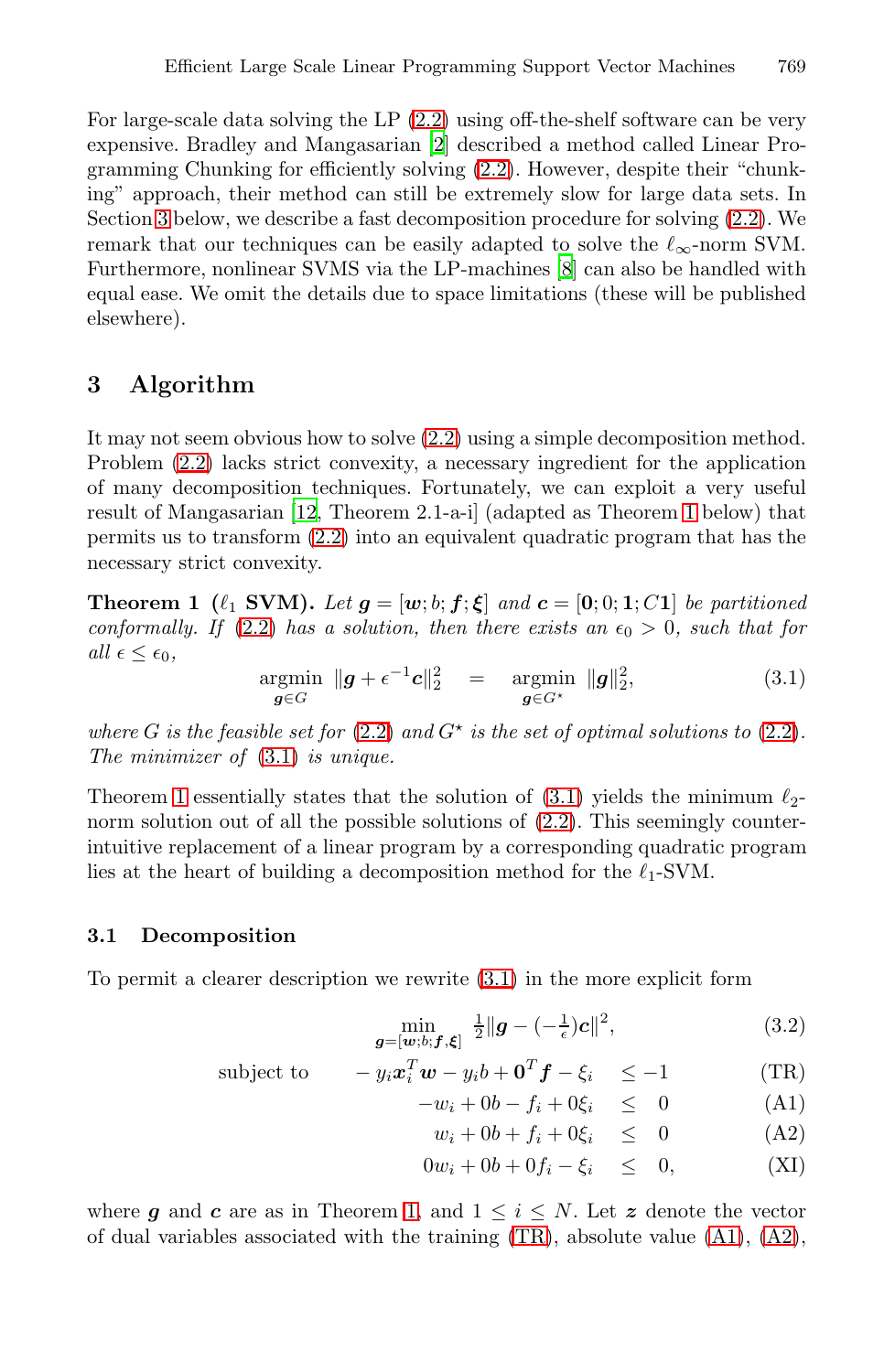<span id="page-3-0"></span>770 S. Sra

and soft-margin (XI) constraints. Further, let *A* denote the matrix of all these constraints put together.

Let  $L(q, z)$  denote that Lagrangian for  $(3.2)$ . A first order necessary condition of optimality is

$$
\frac{\partial}{\partial g}L(g, z) = g + \epsilon^{-1}c + A^{T}z = 0, \qquad z \ge 0.
$$
 (3.3)

The decomposition procedure that we use consists of the following main steps:

- 1. Start with a dual feasible solution, and obtain a corresponding primal solution so that the first-order necessary conditions (3.3) are satisfied. For example,  $z = 0$  and  $q = -\epsilon^{-1}c$  is a valid initialization.
- 2. Go through each constraint individually and e[nf](#page-7-10)[or](#page-3-1)ce it. Enforcing each constraint is equivalent to updating the corresponding dual variable  $z_i$  (1  $\leq$  j  $\leq$ 4N) so that  $z_i \geq 0$  is maintained, while recomputing *g* to ensure that (3.3) remains satisfied.
- 3. Repeat Step 2 u[nt](#page-7-10)il some convergence condition is satisfied (such as small net violation of all the KKT constraints, change below a certain threshold to the objective function etc.).

This decomposition procedure is based upon Bregman's method  $[3]^3$ , which is a generic decomposition method for minimizing a strictly convex function subject to linear inequality constraints. This procedure generates a sequence of primal  $({\{g^t\}}_{t\geq 0})$  and dual  $({\{z^t\}}_{t\geq 0})$  iterates that converge to the optimal<br>solution of the associated problem (see [3] Chapter 6] for a proof). Pseudo-code solution of the associated problem (see [3, Chapter 6] for a proof). Pseudo-code and associated implementation details for this algorithm are omitted from this paper due to space limitations.

So far we have not remarked upon the selection of the parameter  $\epsilon$ . Two approaches are possible. One can test the accuracy on a hold-out subset of the training data and perform a search for a good value of  $\epsilon$ . One can also pick an  $\epsilon$ from within a predefined range of values. The former approach might increase the running time (albeit minimally), whereas the latter is simple and fast. We tried both approache[s, an](#page-4-0)d found that usually a value of  $\epsilon$  in [0.1–100] worked well (i.e., resulted in high training and test accuracy, as well as rapid convergence).

## <span id="page-3-1"></span>**4 Experimental Results**

In this section we describe some of the experiments that we performed to assess the quality of our implementation. We consider two types of experiments. The first type is on real data (Section 4.1), while the second is on synthetic data (Section 4.2). The purpose of the former is to illustrate that our implementation performs competitively on real world data sets when compared to some of the

<sup>3</sup> For the quadratic case, Bregman's method reduces to Hildreth's method [9], however we continue using the name Bregman's method to indicate that the same ideas could be applied to handle other convex penalties too.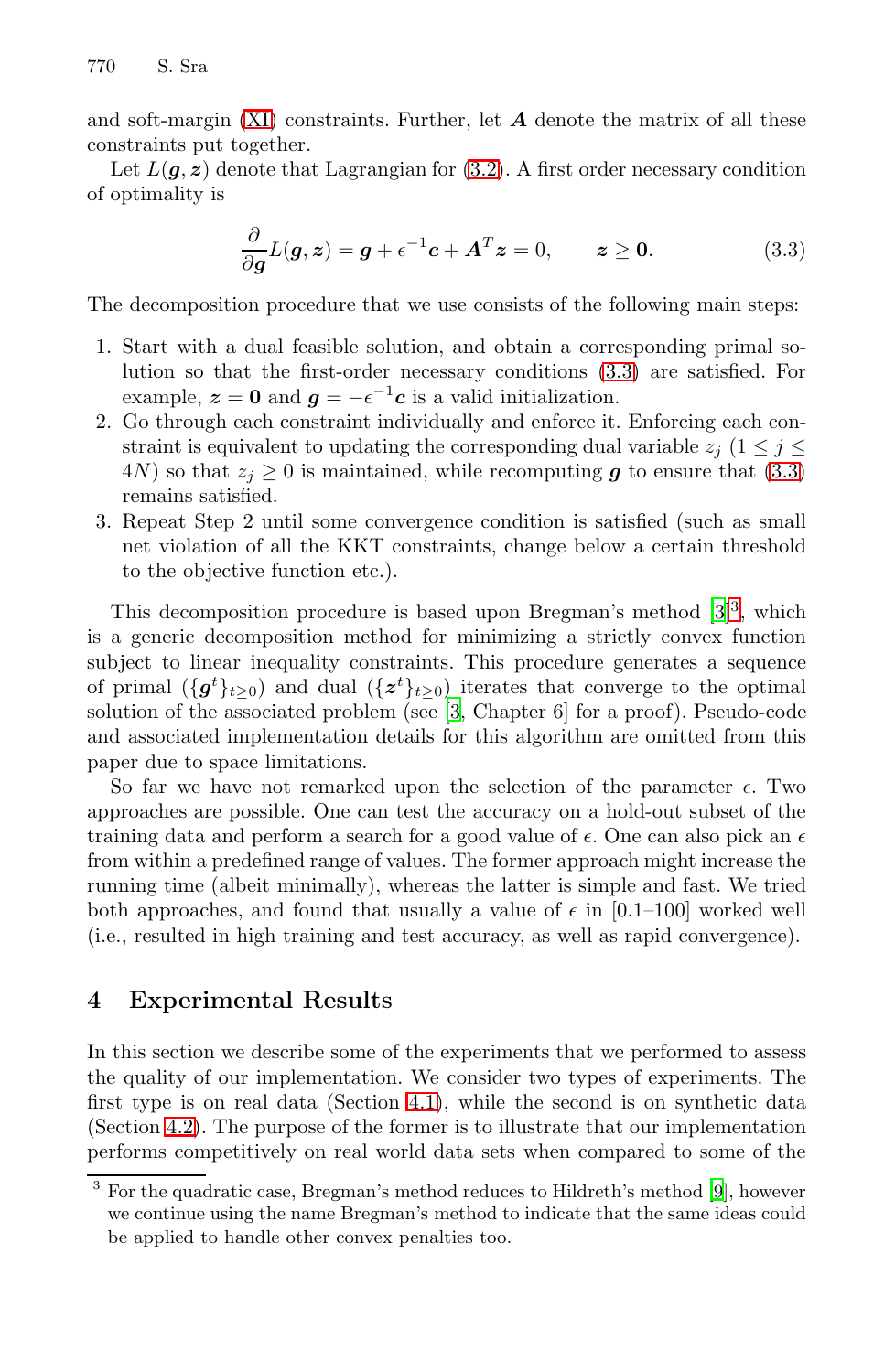<span id="page-4-0"></span>leading SVM implementations. The latter set of experiments show two things: i) the efficiency of our  $\ell_1$ -norm SVM implementation, and ii) the importance of solving the *primal* problem for data with highly s[ke](#page-4-1)wed dimensions.

We implemented our algorithm in  $C++$  using the the sparse matrix library SSLib [18]. The experiments reported in Section 4.1 were performed on a Pentium 4, 3GHz Linux machine equipped with 1GB RAM, whereas those in Section 4.2 were performed on a Pentium Xeon 3.2GHz Linux machine with 8GB RAM.

#### **4.1 Classification Experiments on Real D[at](#page-7-11)a**

Below we report classi[fica](#page-7-12)tion results for several real data sets. Table 1 presents these results, wherein we report both training and test accuracies, as well as the respective running times of the algorithms tested (excluding I/O). As attested to by the results, our  $\ell_1$ -SVM performs competitively against standard SVM packages such as SVMlight and LIBSVM (version 2.82). The results given in Table 1 are merely illustrative. More extensive parameter tuning would definitely lead to better accuracies than reported.

<span id="page-4-1"></span>We selected some of the data sets made available on the LIBSVM [4] webpage and the UCI machine learning repository [7]. The datasets used were

- 1. Liver-UCI  $[7]$   $-345 \times 7$ . No test set.
- 2. W7A [16]—24,692 training points with 300 features; 25,057 test points.
- 3. Ijcnn [17]—49,990 training points with 22 features; 91,701 test points.
- 4. RCV1 [11]—20,242 training points with 47,236 features; 677,399 test points.

**Table 1.** Training accuracies and associated running times for our  $\ell_1$ -SVM imple-<br>montation with both soft and hard margins  $(C - \infty)$  and comparative numbers for mentation with both soft and hard margins ( $C = \infty$ ), and comparative numbers for SVMlight and LIBSVM. The running times reported are exclusive of the time spent in I/O. We added timing computation code to LIBSVM. For the data sets that came with a separate test collection, we also report test accuracies and test times. Our implementation was overall faster in both training and testing, with a marginal sacrifice in terms of accuracies.

| Data set   | $\ell_1$ -SVM (hard) $\ell_1$ -SVM (soft) SVM <sup>light</sup> |                                                                  |                                  | <b>LIBSVM</b>                                                                 |
|------------|----------------------------------------------------------------|------------------------------------------------------------------|----------------------------------|-------------------------------------------------------------------------------|
| Liver-UCI  | $\overline{69.6\%}$ (0.02s)                                    |                                                                  |                                  | $\left[71.2\% \ (0.04s) \ (74.8\% \ (0.12s) \ 70.4\% \ (0.03s)\right)\right]$ |
| W7A        | $97.7\%$ $(1.49s)$                                             | $ 98.6\% (3.3s)  98.7\% (6.2s)  98.7\% (12.6s)$                  |                                  |                                                                               |
| W7A (test) | $97.6\%$ (0s)                                                  | $98.6\%$ (0s)                                                    | $98.7\%$ (0.01s) $98.7\%$ (3.4s) |                                                                               |
| Ijcnn      | $90.3\%$ (0.04s)                                               | $92.1\%$ (1.5s)                                                  | $92.4\%$ (22.4s) $92.4\%$ (84s)  |                                                                               |
|            | Ijcnn (test) $ 90.1\% $ (0.01s)                                | $ 91.7\% \; (0.01s) \;  92.1\% \; (0.08s) \;  92.1\% \; (85.1s)$ |                                  |                                                                               |
| RCV1       | $99.6\%$ (0.08s)                                               | $ 98.8\% (2.2s)  98.9\% (19s)  98.9\% (318s)$                    |                                  |                                                                               |
|            | RCV1 (test) $96.0\%$ (0.29s)                                   |                                                                  |                                  | $ 96.3\% (0.30s)  96.3\% (0.90s)  96.3\% (\sim 82min)$                        |

For all the implementations tested, we used the same value for the cost parameter  $C$ . Further, for both SVM<sup>light</sup> and LIBSVM we used the linear kernels. Observe that our  $\ell_1$ -SVM outperforms both SVM<sup>light</sup> and LIBSVM in terms of training and testing speed, with a small drop in accuracy—except for the RCV1 dataset, where the  $\ell_1$ -norm SVM has higher training accuracy.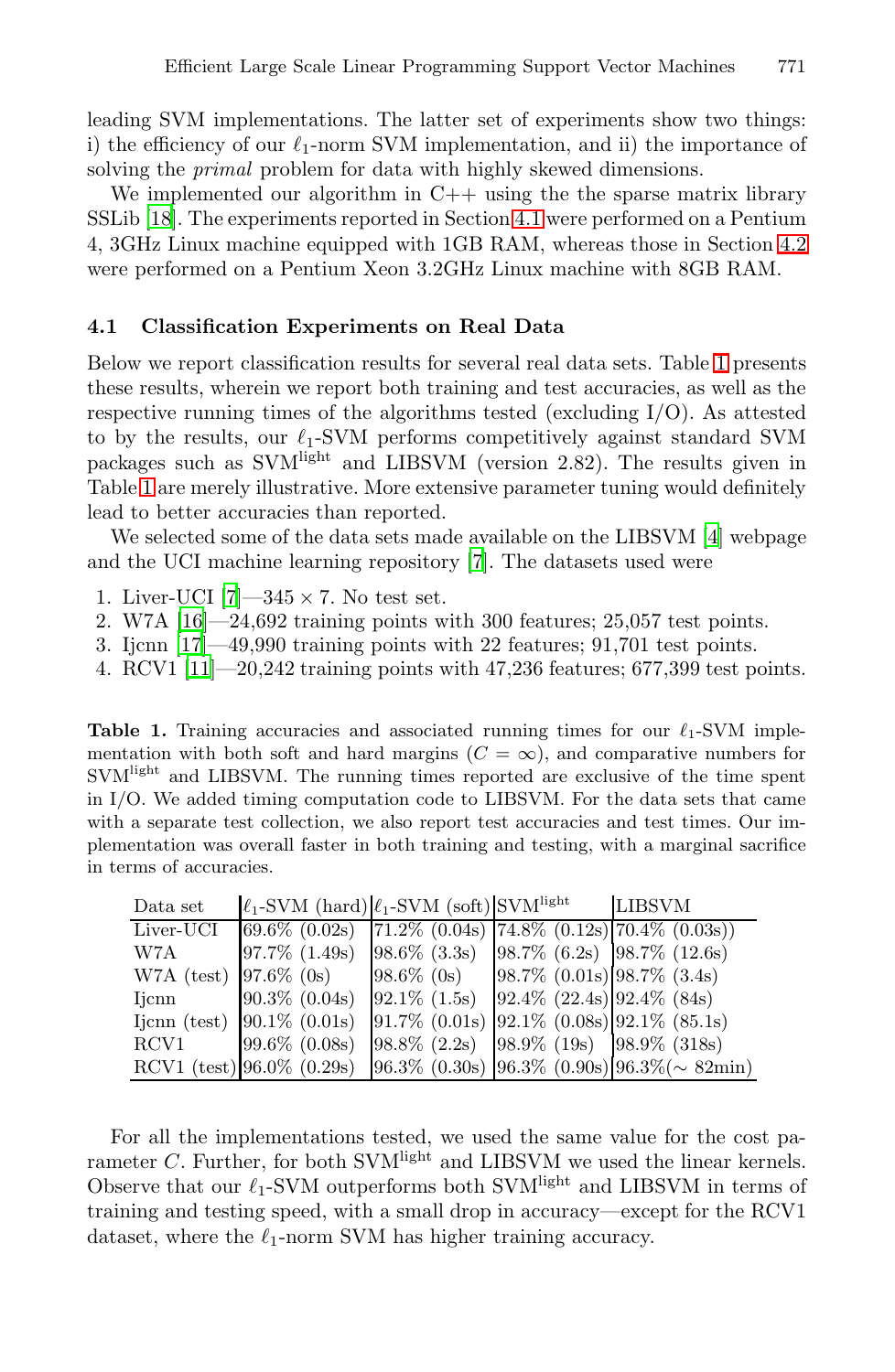<span id="page-5-0"></span>772 S. Sra

#### **4.2 Scalability Experiments on Synthetic Data**

We performed a series of experiments on synthetically generated data to test the scalability of our  $\ell_1$ -SVM. We sampled an equal number of points from two multidimensional von Mises-Fisher distributions [15], with overlapping means, so that the data were not linearly separable. We compare our implementation

<span id="page-5-2"></span>

**Fig. 1.** Running time of our  $\ell_1$ -SVM to demonstrate its scalability. The plot ranges from  $N = 100,000$  to  $20$  million, and the corresponding times range from 0.80s to 181s from  $N = 100,000$  to 20 million, and the corresponding times range from 0.89s to 181s. The run time can be seen to grow linearly in the number of training points (because the number of training points  $N \gg M$ , no effect of dimensionality is discernible).

against the Linear Programming Chunking (LPC) approach of [2]. Empirically, our me[th](#page-5-1)od for solving the  $\ell_1$ -SVM is several orders of magnitude faster than the LPC method. An exact number representing the speedup is not possible to provide since the authors of LPC ran their experiments on a different platform than ours. Nevertheless, we offer a conservative estimate of speed to permit a rough comparison. LPC was run on a cluster with 64 Sun UltraSPARC II processors, with a total of 8GB of RAM. We ran our  $\ell_1$ -SVM code on an Intel Xeon 3.2GHz Linux machine with 8GB RAM. Conservatively assuming that both machines run at approximately the same speed (i.e., disregarding the fact that the cluster had 64 processors)<sup>4</sup> we can give a crude comparison between the two implementations. Note that these numbers are merely indicative of the speedup, since LPC and  $\ell_1$ -SVM were run on different machines. The LPC method consumed 6.94, 25.91, and 231.32 hours, for 200,000, 500,000, and 1 million points, respectively. In comparison, our method took 1.76, 4.43, and 8.8 seconds for the same sized datasets. These numbers are compelling and show that our  $\ell_1$ -SVM runs several orders of magnitude faster than the LPC algorithm while trying to solve the same problem. Hence, for such large scale datasets, it should be the

<span id="page-5-1"></span><sup>4</sup> This estimate is conservative because if one compares the performance of the cluster with that of a single Xeon based machine, the cluster is a few times faster—as can be ascertained by going through CPU/System comparison benchmarks.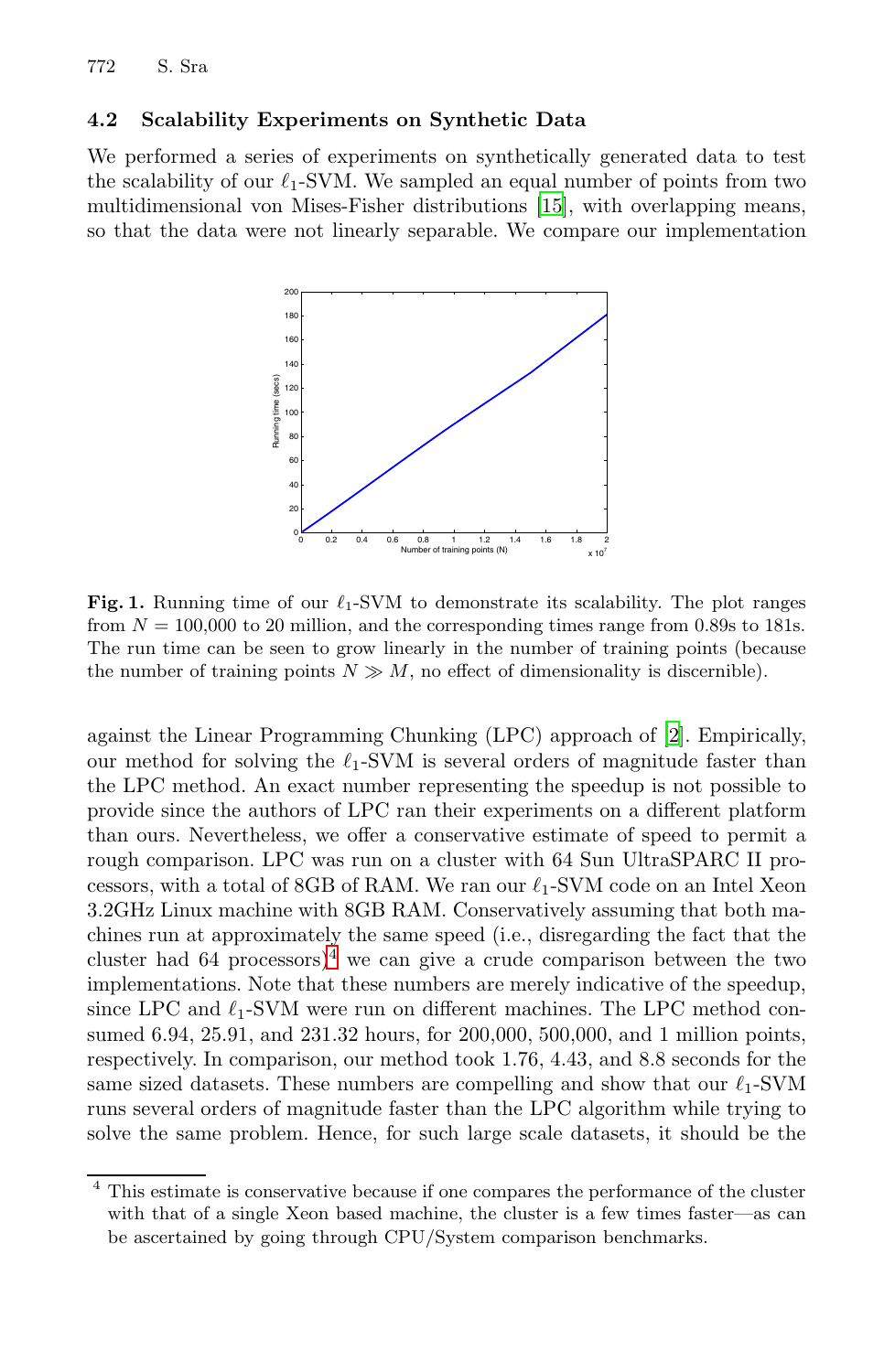method of choice. Our speed gains come from two sources: i) the decomposition approach, and ii) solving the pri[mal](#page-5-2) problem instead of the dual.

We mention in passing that Mangasarian and Musicant [14] solve a particular version of the  $\ell_2$ -norm SVM problem by attacking the dual formulation using an active set approach. Our  $\ell_1$ -norm implementation can be modified to solve the primal version of their problem and once again outperforms the dual. Mangasarian and Musicant [14] reported running times of (on a 400MHz Pentium II Xeon processor with 2GB RAM) of 38 minutes for a problem size of 4 million points (in  $\mathbb{R}^{32}$ ), and 96.57 minutes for 7 million points. Comparative numbers for our implementation can be obtained from Figure 1. Interpolation yields the estimates 36 seconds for 4 million points and 63 seconds for 7 million points.

## **5 Discussion**

In this paper we treated the solution of a linear programming based  $\ell_1$ -norm SVM problem by converting it into a quadratic program, which was then solved b[y a](#page-7-13)[n e](#page-7-8)fficient decomposition method. As far as we know, nobody has applied this idea to the solution of  $\ell_1$ -SVMs before. We saw that the decomposition method permits efficient solution of extremely large-scale problems. Furthermore, our results corroborate the non-surprising, but often overlooked fact that for problems where the number of training points vastly outnumbers their dimensionality, solving the primal problem is more efficient.

Since the decomposition procedures that we invoked are quite general, they can easily be adapted to solve related problems such as SV-regression, linear programming SVMs [6, 8], and the so-called  $\epsilon$ - and  $\nu$ -SVM variants.

#### **5.1 Future Work**

The  $\ell_1$ -SVM presented in this paper is a preliminary piece of work. Many further refinements need to be incorporated into it to make it a highly competitive and accurate SVM training engine. Notable extensions to it that are currently under preparation include:

- **–** Automatic determination of a good values for the cost parameter C and the control parameter  $\epsilon$ .
- **–** Improved methods for automatically determining early stopping criteria so that the algorithm takes minimum amount of running time without sacrificing too much accuracy.
- **–** Additional improvements to the algorithm itself to improve its rate of convergence, and decrease errors due to numerical difficulties.

## **Acknowledgments**

I thank Brian Kulis for initial discussions about the  $\ell_1$ -SVM.